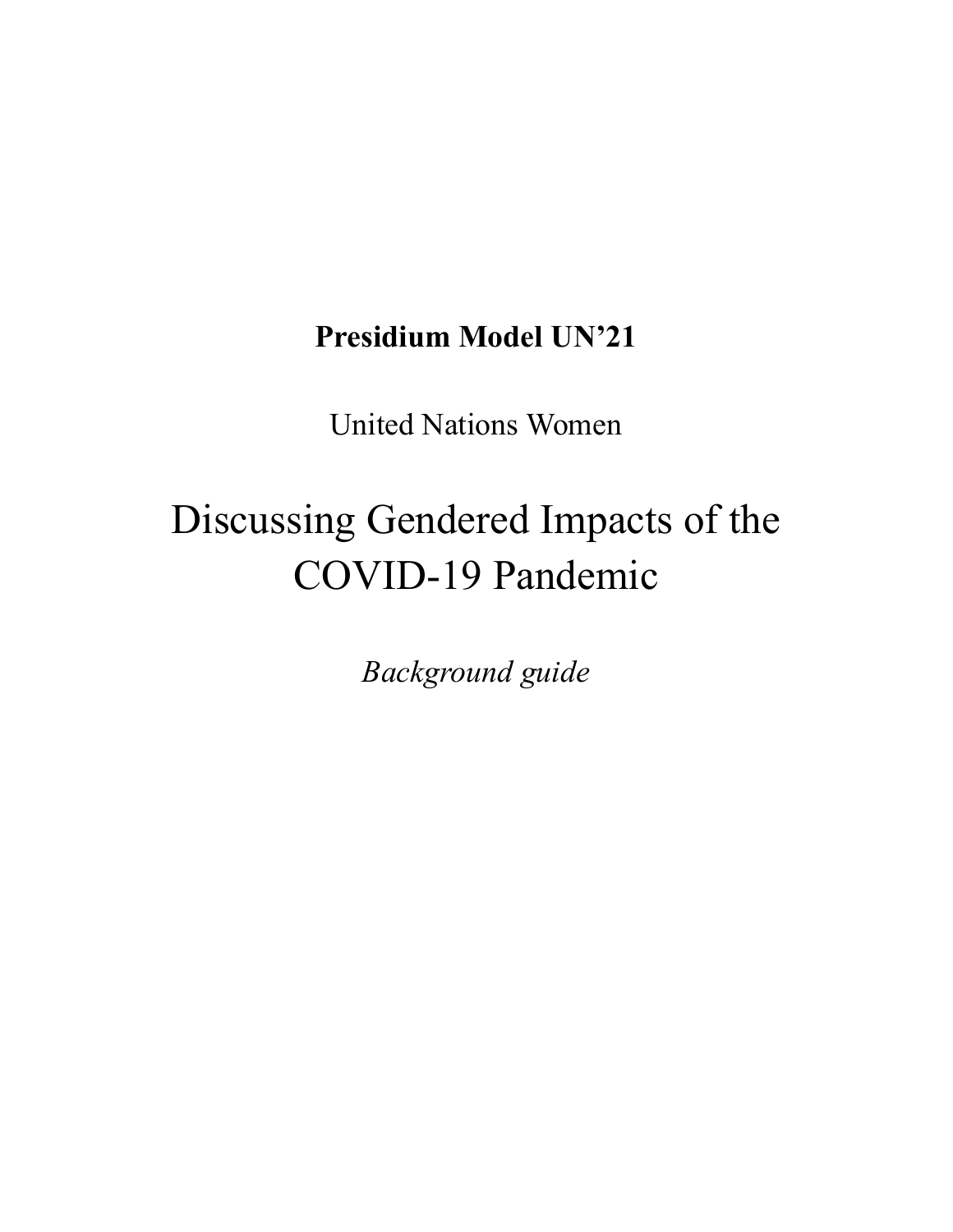#### **Introduction**

Widespread unemployment, job displacement, and income loss have characterized the lives of millions since the onset of the coronavirus disease 2019 (COVID-19) pandemic. Around the world, early findings show that effects of the recent COVID-19 crisis are not equally distributed. People of color and women with caregiving responsibilities are bearing the brunt of the pandemic in the United States and around the globe. Early in the pandemic, the U.S. unemployment rate for women 16–19 years of age hovered at 36.6 percent in contrast to 27.6 percent of men of the same age. The incidence of job loss was higher among women from racial and ethnic minority groups than among whites, with unemployment rates among Black and Hispanic women reaching double digits in September 2020. During the last month of 2020, all of the job losses were sustained by women of color. Millions of women with children were forced to reduce their paid work and leave employment as result of school and child care center closures, social distancing measures, and reduced availability of child care provision.

Are the trends of increased gendered disparities in paid and unpaid work also common in other countries? The answer is not simple. Government policies matter. In Canada, for instance, Fuller and Qian investigated the gender gap in employment among parents of young children. They draw on monthly data from Canada's Labour Force Survey during February through October 2020. They find that gender employment gaps among parents first widened when child care and schools closed but narrowed with reopening of schools and increased availability of child care options. Gender gaps in parents' employment and work hours reverted back to prepandemic levels for university-educated parents and narrowed among less-educated parents. Fuller and Qian conclude that when employment barriers eased, so did the gender employment gap, but that prioritizing affordable child care is critical to ensure recovery.

As Pirtle and Wright show in their article about gendered racism in the United States, so, too, are economic and social disruptions felt differently across a variety of family forms in Australia. Craig and Churchill use data from an online survey of Australians during pandemic lockdown to investigate how subsamples of lesbian, gay, and bisexual mothers and fathers in couples and single mothers subjectively experienced unpaid work and care during the pandemic. They find that these families fared better than heterosexual couples. Single mothers' subjective experiences during the pandemic were more positive than those of partnered mothers. Here, too, government policy matters. These single mothers may have had more time because they did not have to commute, and they also had Australian government support payments during the pandemic. Other families reported time pressures but less inequality between partners than did heterosexuals. Craig and Churchill conclude that many families would welcome greater flexibility in work hours and workplace attendance. Such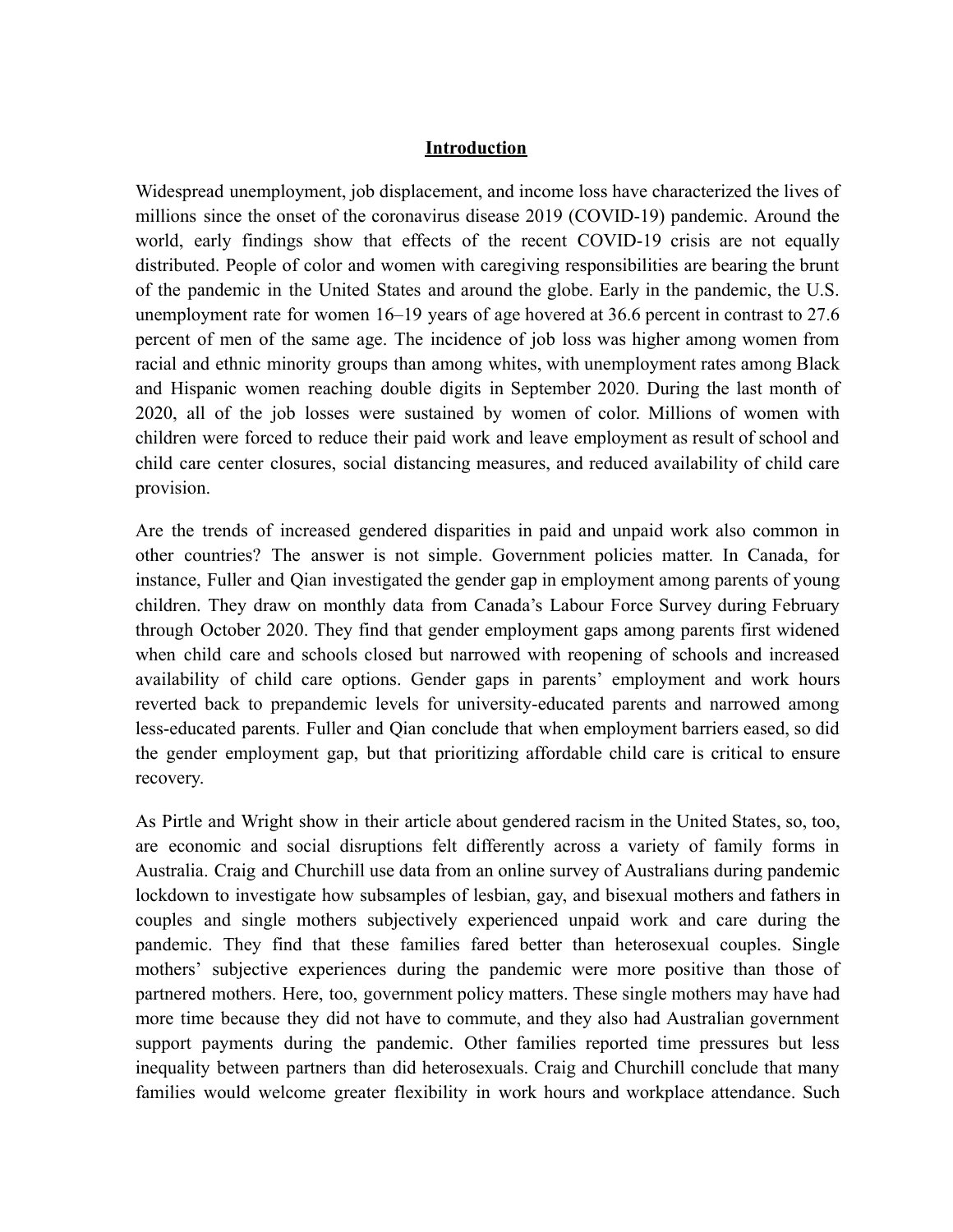flexibility is unlikely to create more inequality in these single-parent and same-sex parent families.

The trends revealed in Israel by Yaish, Mandel, and Kristal mirror those in the United States. Using data from 2,027 Israeli adults who were followed before and during the pandemic, they find that women increased their housework load as the demand for domestic work increased. Women who had flexible working arrangements were particularly penalized as they reduced their employment to bear greater domestic loads and child care.

The research from the United Kingdom shows that the pandemic did not seriously diminish gender inequality between heterosexual partners. Chung and colleagues show that while couples were somewhat more likely to share the household work during the pandemic, women still did the majority. Women did even a higher percentage of the work of teaching their children when that work increased as schools were shut down.

Agarwal's article reminds us that gender inequality during the pandemic increases both within the family and outside of it. In a thorough analysis, Agarwal reveals that in India, too, women bear the brunt of the pandemic. Drawing on data from the Centre for Monitoring the Indian Economy, she illustrates that the incidence of unemployment and joblessness was significantly higher among women than men in India during the pandemic. Joblessness resulted in limited access to food, reduction of daily meals, high debt levels, economic and emotional distress, and erosion of livelihoods. Government relief packages failed to reach and provide women with cash relief, leaving them socially dependent.

These unprecedented social and economic disruptions have provided gender scholars with the opportunity to highlight long-term structural gender disparities and to study the impact of COVID-19 on gender inequality. To what extent are gendered disparities of COVID-19 felt differently across family contexts, across national borders, and by women of different racial and minority groups within national borders? How do the gendered impacts in paid and unpaid work vary cross-nationally? These are questions the Executive Board hopes that this committee will address.

# **Gendered Violence: A Shadow Pandemic**

One in three women worldwide experience physical or sexual violence mostly by an intimate partner. Violence against women and girls is a human rights violation.Since the outbreak of COVID-19, emerging data and reports from those on the front lines, have shown that all types of violence against women and girls, particularly domestic violence, has intensified.

Gendered violence has ultimately emerged as a Shadow Pandemic growing amidst the COVID-19 crisis and we need a global collective effort to stop it. As COVID-19 cases continue to strain health services, essential services, such as domestic violence shelters and helplines, have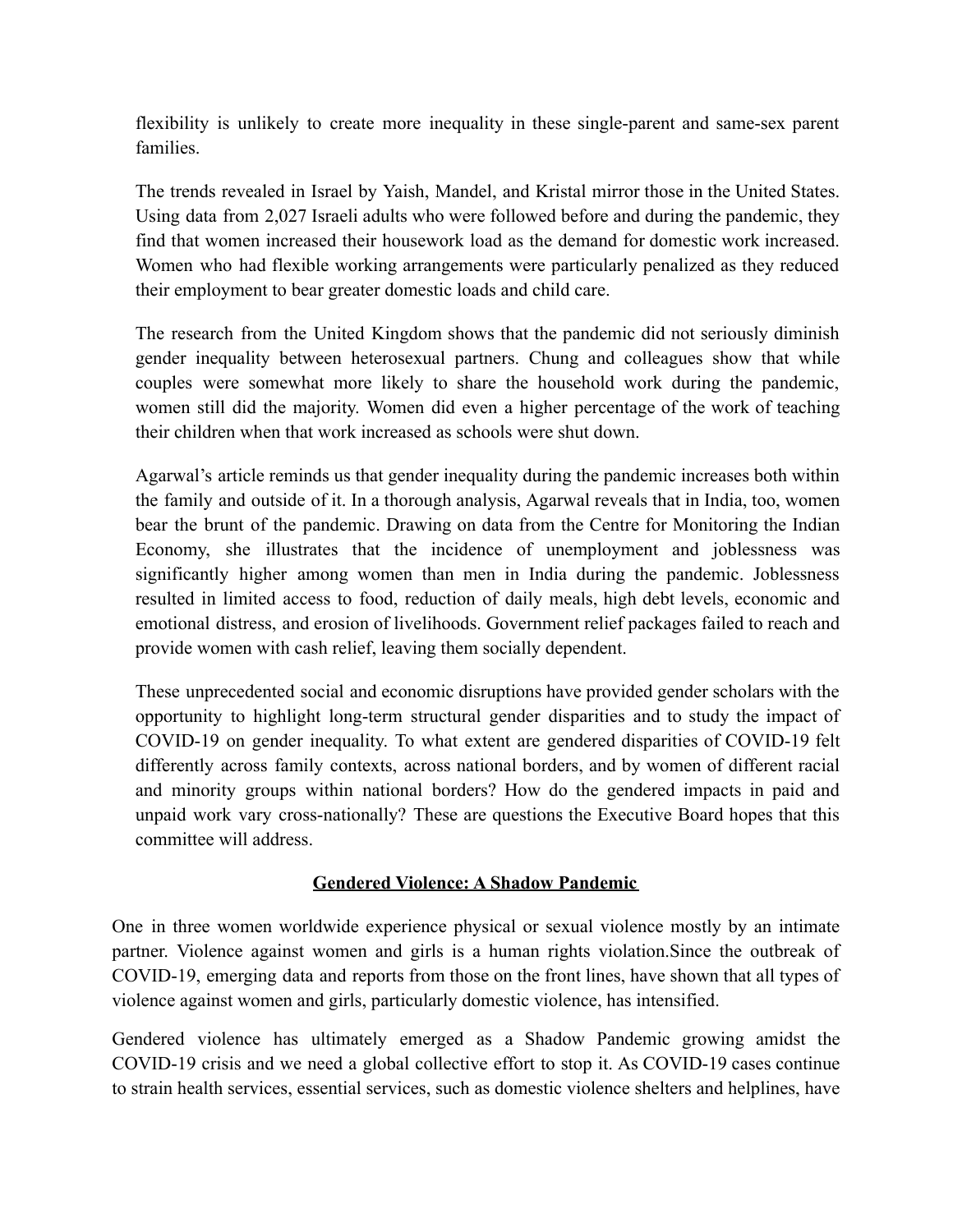reached capacity. More needs to be done to prioritize addressing violence against women in COVID-19 response and recovery efforts. With a rapid increase in the number of COVID-19 cases across the world in the past few months, several international organisations took cognisance of a global rise in Domestic Violence (DV) cases as a result of physical distancing regulations and its subsequent lockdowns. Many countries reported a 15-30% hike in the number of distress calls received from women who were confined in closed spaces with abusive partners.

Women worldwide consider informal channels as their first point-of-reporting in the case of domestic violence. The first respondent is often the family and the police the last. In India, the National Family Health Survey, conducted in 2015-16, revealed that 33% of married women in the age group of 15-49 experienced physical, sexual, or emotional spousal violence. Of these women, only 14% sought help and 77% never spoke about it. Among those who sought help, 65% reported to the natal family and only 3% reported to the police.

The series of COVID-19 lockdowns in India diminished the opportunities of reporting of domestic violence cases. Here's why:

- **Restricted movement:** The lockdown incapacitated women by preventing them from moving to safer places in cases of violence and abuse. With men and women cohabiting together for longer periods, the privacy of women plummeted and instances of violence rose.
- **Handicapped mediums of communication:** The Whatsapp number launched by the NCW had a limited reach as only 38% of women in India own phones and fewer have an internet connection, making this platform inaccessible to majority of women in the country.
- **Reduced contact with the natal family:** Natal family is usually the first point of contact for the victim. They are not only essential in supporting the victim in filing a complaint but also facilitate filing of complaints to the police. The constant presence of the perpetrator made it difficult for the victims to contact their first respondent which ultimately deterred them from reporting to institutionalised channels.
- **Unavailability of the formal support system:** The machinery under the Protection of Women from Domestic Violence Act had not been identified as an essential service during the lockdown. Hence, the protection officers were not able to visit households of victims, NGOs were not able to have physical interactions with them and the police officers being at the frontline in our effort to tackle COVID-19 were overstretched to help victims effectively.

While the nationwide restrictions have been relaxed, various state and district level lockdowns are invoked every now and then, allowing the pandemic of domestic violence to sprout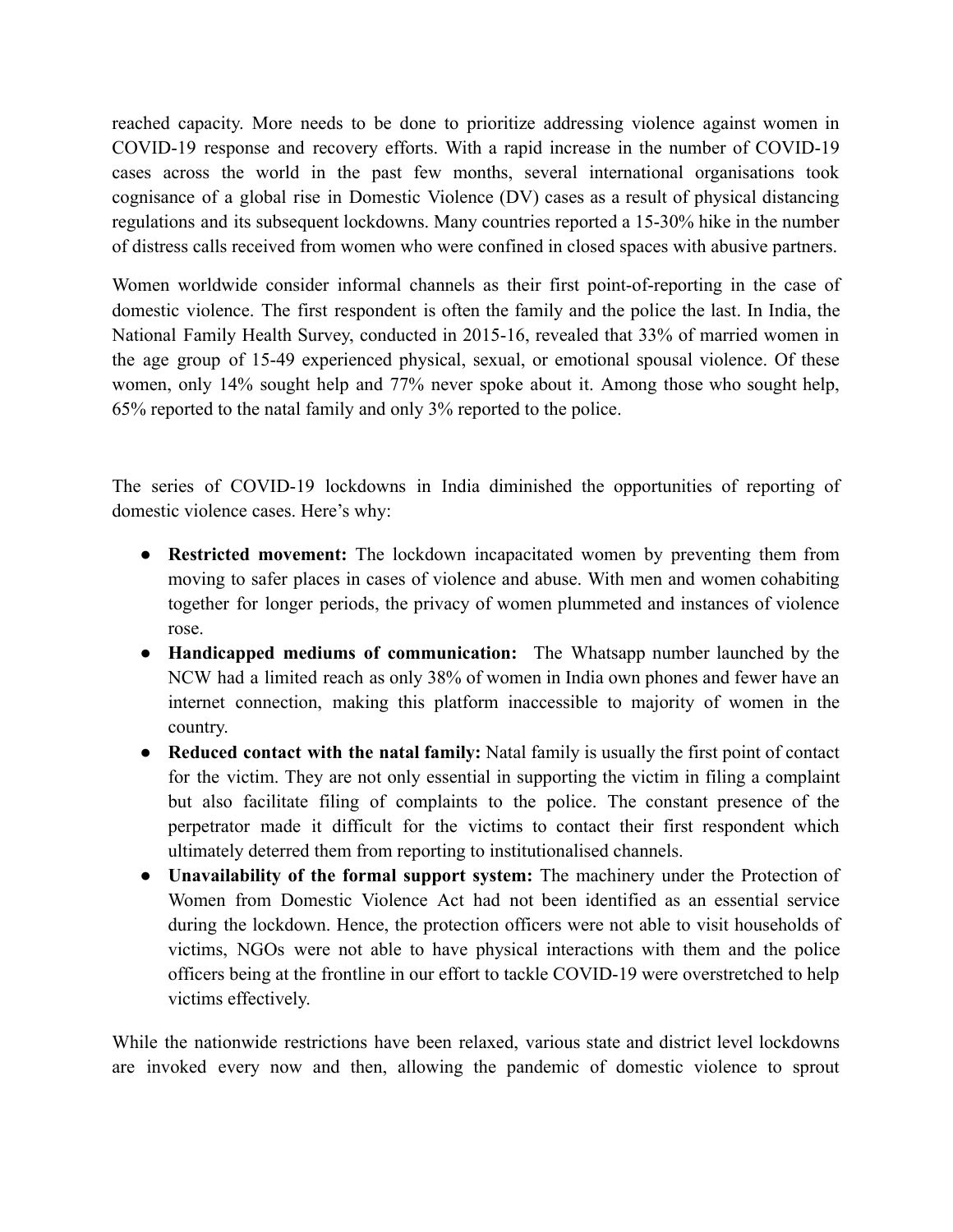alongside. We must not count violence against women as an inevitable outcome of a crisis but improve the otherwise delayed policy implications to address the situation.

Internationally, there is a heightened need to address the issue of increased gendered violence at a structural level, and initiate domestic measures to increase access to reparative and retributive mechanisms. Accessibility to these resources remains a challenge, despite several member nations being members to international human rights instruments like the ICCPR, ICESCR and CEDAW.

#### **Economic impact of the COVID-19 pandemic on women**

With the onset of the COVID-19 pandemic and widespread national lockdowns, economists had predicted drastic economic shocks in world markets. Experts also warned world leaders of the gendered economic impact of the pandemic, recognising women as a key vulnerable group. Generally, women earn and save less than men, owing to the largely inequitable distribution of wealth and socio-economic privileges in the world economy. Additionally, they are the majority of single-parent households and disproportionately hold more insecure jobs in the informal economy with less access to social protections. This leaves them less able to absorb compounded economic shocks, such as layoffs, caused by the global economic slowdown.

UN Women survey results from Asia and the Pacific show that women are losing their livelihoods faster than men and have fewer alternatives to generate income. Since the start of the pandemic, in Europe and Central Asia, 25 percent of self-employed women have lost their jobs, compared to 21 percent of me–– a trend that is expected to continue as unemployment rises. Projections from the International Labour Organization suggest the equivalent of 140 million full-time jobs may be lost due to COVID-19; and women's employment is 19 per cent more at risk than men. In the U.S, women's unemployment – which was lower than men's before the crisis – went up from 2.7 million to 11.5 million while men's reached 11 million over the same period, according to the U.S. Bureau of Labor Statistics. 92 percent of employed women in Sub-Saharan Africa and 54 percent of employed women in Latin America work in the informal sector. During the first month of the pandemic, estimates suggest that informal workers in these regions lost 81 percent of their income. Therefore, as it is evident that the pandemic has impacted the economic status of women more adversely than men's, this portion of the guide aims to delve deeper into the policy issues concerning these differences, their consequences, and the road ahead.

According to the UN Commission on the Status of Women, COVID-19 has led to a larger drop in female employment, 8 percent, as compared to 7 percent for their male counterparts, whereas female owned firms (FOFs) are more likely to on look a greater contraction of sales as well as worse financial situations than male owned firms (MOFs). These figures point to the systemic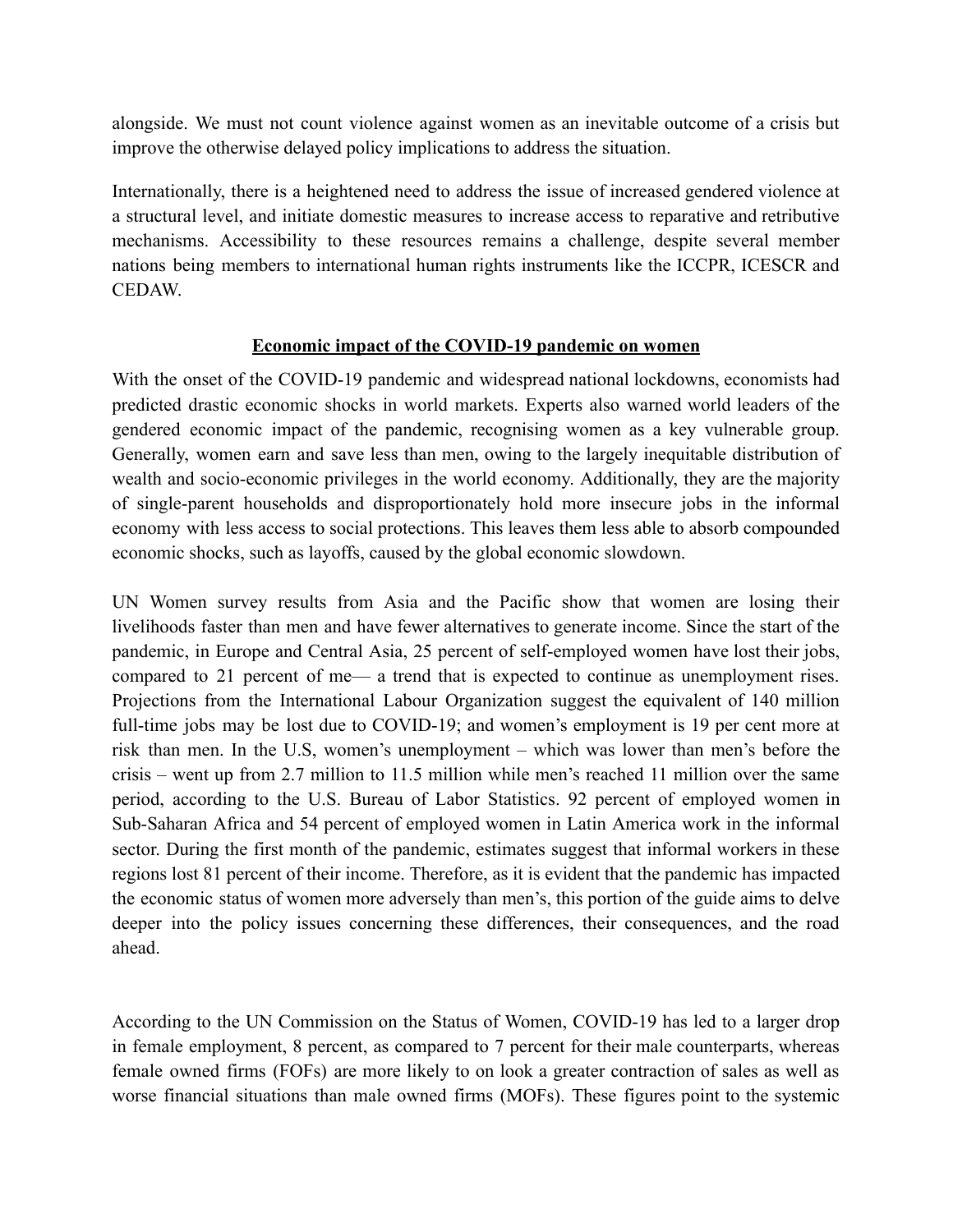differences between men and women in the global economy, and indicate that the pandemic has largely worked to exacerbate them. These systematic differences can be traced back to certain economic policy categories that, generally, have proven to be inadequate in addressing the pandemic's impact from a gender-sensitive lens.

#### **● Labour market issues:**

Problems facing women in the labor market have never been hidden, but they have been inconvenient to address because they are so entrenched in the basic operations of our economy and society. The low wages associated with "pink collar" occupations have long contributed to the feminization of poverty, and the chronic shortage of affordable, high-quality child care reflects outdated notions of women's societal roles, how the economy functions, and child development. COVID-19's massive disruption to employment, childcare, and school routines has crippled the economy and pushed millions of women and families to the financial brink. This moment provides an important opening to rethink how policy supports women's roles as financial providers and parents. For as long as they have been a part of the global economy, women have faced discrimination in the labor market, even when they make the "right" choices. The earnings disparity between women and men specifically illustrates the devaluation of women's contributions to the labor force. Occupations dominated by women, particularly [care](https://iwpr.org/job-quality-income-security/undervalued-and-underpaid-in-america/) and [domestic](https://www.epi.org/publication/in-home-workers/) workers like home care aides, offer lower wages globally. As we know, COVID-19 has massively disrupted life. At the beginning of the pandemic, non-essential businesses closed their doors, workers were laid off, and schools and daycares sent children home. Given their concentration in the informal economy, low-wage and face-to-face jobs, these layoffs hit women especially hard. While many higher wage jobs could transition from an in-person to remote work environment, that is not the case for the majority of low-wage and informal sector jobs that rely on interaction between customers and workers, such as retail sales and [hospitality,](https://www.npr.org/2020/05/09/853073274/women-bear-the-brunt-of-coronavirus-job-losses) two of the most common occupations among low-wage women. COVID-19 has also increased the pressure on working mothers, low-wage and otherwise. Even in a developed State like the U.S, women who became unemployed during the pandemic reported the job loss was due to a lack of childcare, twice the rate of men surveyed. These long-standing concerns for women in the labour market have become imperative for policy makers to address, specifically through a gender-sensitive lens. Addressing unpaid care through legislative means on a local, national, as well as inter-governmental level must be an urgent priority. Similarly, making the labour market more equitable in the distribution of women and men in low-wage and informal sector jobs is a policy goal that must be painstakingly achieved if women are to be protected from falling into the vicious cycle of extreme poverty.

#### **● Fiscal and economic issues:**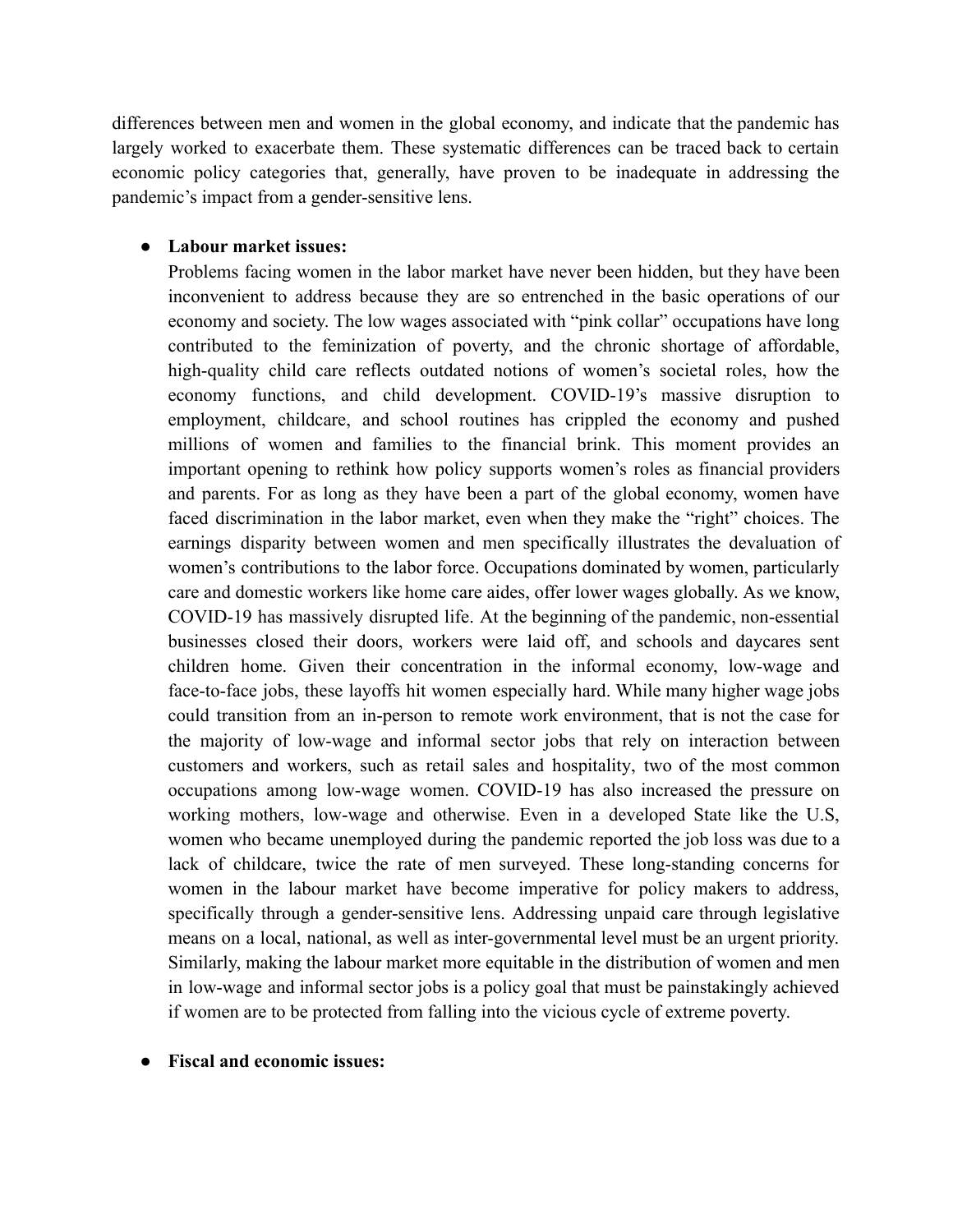Economic policy measures have largely been gender non-responsive, meaning that they do not recognize or address the specific challenges and vulnerabilities that women face, more so in the pandemic context. Out of 2,280 fiscal, labour market and social protection measures identified in the COVID-19 Global Gender Response Tracker, coordinated by UN Women and the United Nations Development Programme (UNDP), only 287 explicitly address women's economic security, mostly through policies to support women entrepreneurs and informal traders, or through provision of cash transfers or grants. So as to neutralise the effects of the pandemic, governments must identify gender needs and allocate resources to programmes, including social protection and employment, that are vital for a gender-responsive recovery. Equitable and sustainable support and recovery measures will require adequate and targeted public investment as well as the reprioritization of public spending to address policy gaps. Ministries of finance have a critical role to play in expanding resource availability, including by modifying budget rules, introducing supplementary budgets or increasing spending within existing lines—or some mix of these fiscal measures. Faced with the immediate demand for additional spending in the health sector and to support employment and incomes, the global economic and fiscal response has been unprecedented. So far, the overwhelming majority of the spending has been disbursed by high-income countries and it is anticipated that countries unable to borrow at low rates of interest will be required to introduce austerity measures to reduce their budget deficits and debt-to-GDP ratios once the pandemic is under control. This may shift their focus away from gender-responsive fiscal policies. However, prioritising women as individuals in the economy, macroeconomic sectors that are dominated by women, and ensuring women's economic security appear as very necessary policy objectives if governments aim to soften the catastrophic blow of the pandemic.

In a broader context, economic insecurity is not just jobs, and income loss today. It has a snowball effect on the lives of women and girls for years to come. Impacts on education and employment have long lasting consequences that, if unaddressed, will reverse hard-won gains in gender equality. Estimates show that an [additional](https://en.unesco.org/covid19/educationresponse/girlseducation) 11 million girls may leave school by the end of the COVID crisis; evidence from previous crises suggests that many will not return.

A widening education gender gap has serious implications for women, including a significant reduction in what they earn and how, as well as an increase in teen pregnancy and child marriage. Lack of education and economic insecurity also increase the risk of gender-based violence. Without sufficient economic resources, women are unable to escape abusive partners and face a greater threat of sexual exploitation and trafficking. Women are likely to experience long-term setbacks in work force participation and income. Impacts on pensions and savings will have implications for women's economic security far down the road. The fallout will be most severe for the most vulnerable women: migrant workers, refugees, marginalized racial and ethnic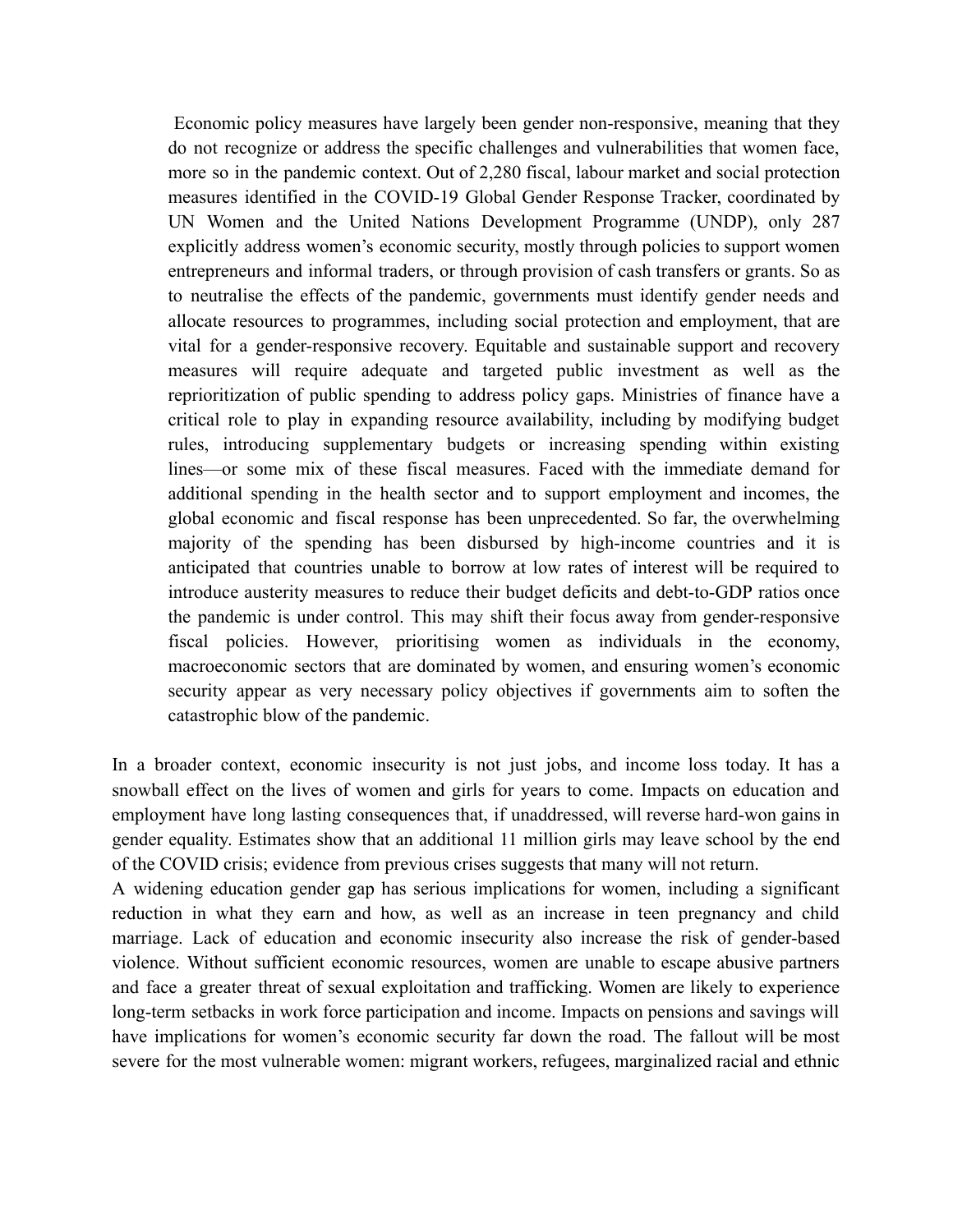groups, single-parent households, youth and the world's poorest. Those who have recently escaped extreme poverty will likely fall back into it.

Beyond the public health crisis, COVID-19 has rapidly morphed into a full-fledged economic and social crisis. The effects will likely reverberate for years to come. As governments try to contain the damage, rampant inequalities have once again been revealed. Within countries, the spread of the virus and its impact have been exacerbated by inequalities along class, race/ ethnicity, age and gender lines. Globally, rich and poor countries alike are struggling to keep their citizens safe and secure. The Beijing Platform for Action and the targets of the SDGs continue to be relevant road maps for action, and it is more crucial than ever to achieve them. Without coordinated action to mitigate the gendered impacts of COVID-19, there is a risk that the fragile gender equality gains achieved over the past 25 years will be lost. There is a dire need for policies to address the social and economic consequences of the crisis, wherein women's leadership and perspective are paramount and will help to ensure a more equitable recovery.

### **Healthcare for women during the COVID-19 pandemic**

Historically, women and girls have been often denied healthcare outright or face dangerous delays getting the services they need. The impacts of misguided policies and barriers to care are especially severe in places with weak or overburdened health systems, which constitute a vast majority of the world during the pandemic. According to the Beijing Declaration, "Women have the right to the enjoyment of the highest attainable standard of physical and mental health. The enjoyment of this right is vital to their life and well-being and their ability to participate in all areas of public and private life. Women's health involves their emotional, social and physical well-being and is determined by the social, political and economic context of their lives, as well as by biology. However, health and well-being elude the majority of women and a major barrier for women to the achievement of the highest attainable standard of health is inequality."

This inequality stands true in the face of the pandemic, as women represent 70% of workers in the health and social sectors, while they also perform the bulk of unpaid care and domestic work in homes, including caring for sick family members, which leads to more exposure to the virus. Although the majority of cases have been among men, women account for more than 63% of cases in the 85+ age cohort. Furthermore, according to Kaiser's KFF survey, when asked about their experiences accessing health care services during the pandemic, a larger share of women than men say they have skipped preventive health services, such as a yearly check-up or routine test (38% vs. 26%) or skipped a recommended medical test or treatment (23% vs. 15%). Nearly half of women who report being in fair or poor health report skipping preventive care (46%) and nearly one-third have skipped recommended tests or treatment (32%). Those in poor health may view themselves as more at risk for COVID exposure and opt to skip routine preventive care. This gap in care among those with the greatest health problems could portend an increase of the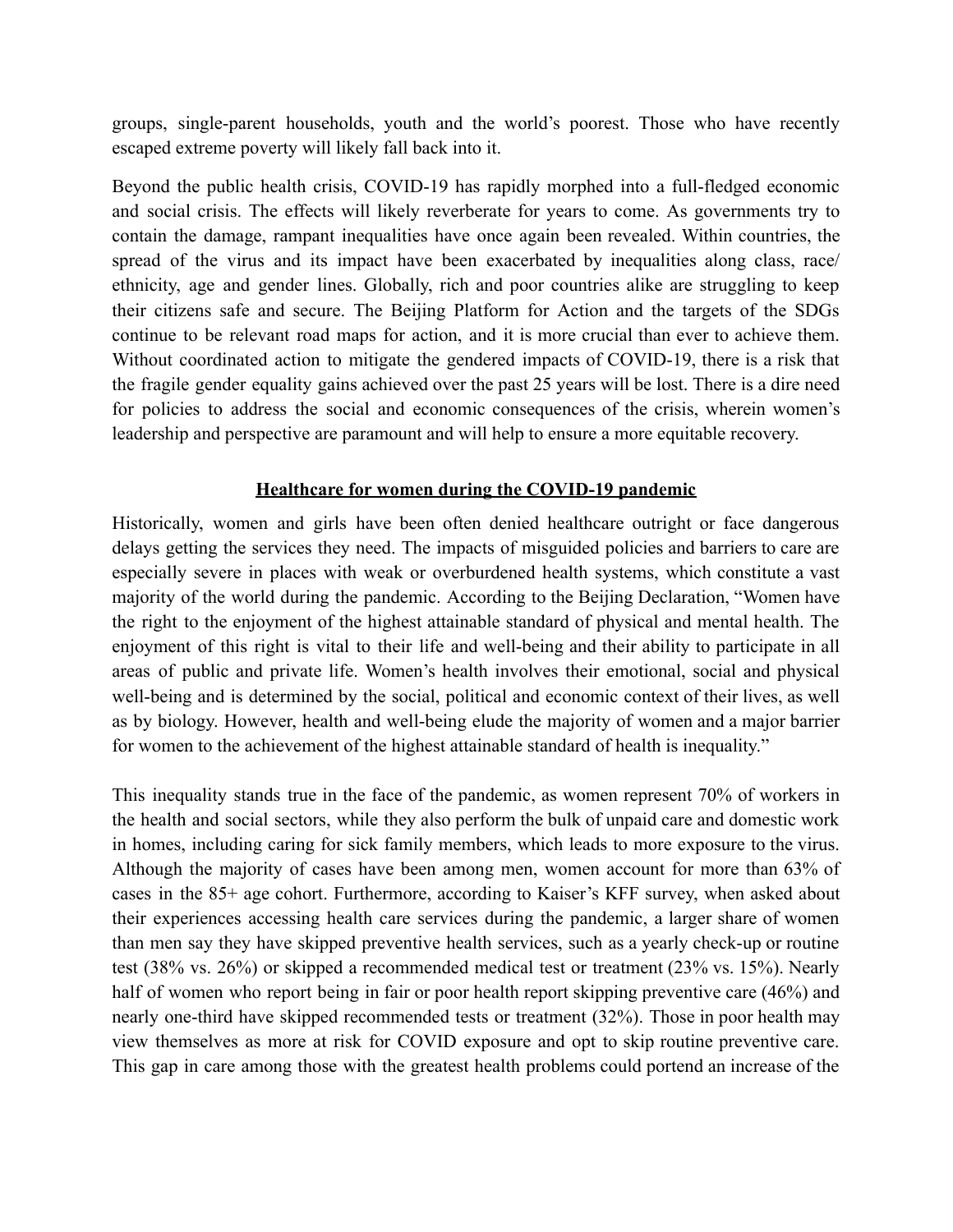share of patients experiencing more severe health conditions resulting from care that was foregone or delayed during the pandemic.

Nevertheless, women also have unique health needs, but they are less likely to have access to quality health services, essential medicines and vaccines, maternal and reproductive health care, or coverage for routine or catastrophic health costs, especially in rural and marginalized communities. It is well established that healthcare largely concerning women and girls has proved to be inadequate during the COVID-19 pandemic, thus, this portion of the guide aims to delve deeper into the policy issues concerning these difficulties, their consequences, and the road ahead.

Based on interviews conducted with Médecins Sans Frontières (MSF) staff in Colombia, Honduras, Greece, Uganda, Mozambique, South Africa, Iraq, and Afghanistan, the biggest challenges facing women and girls right now include: closures and cuts to sexual and reproductive health services; movement restrictions, including travel bans, lockdowns, and curfews; global supply chain disruptions; lack of clear public health information and guidance. Additionally, refugees, migrant workers, and people working in informal jobs face more difficulties than usual in getting access to basic healthcare, as these challenges are compounded by COVID-19.

It is imperative to focus on sexual and reproductive health needs as they are often neglected in the midst of an emergency – and COVID-19 has been no different. Although access to safe delivery care has long been acknowledged as an essential health service, many pregnant women suddenly found themselves with fewer options for care. For instance, in Likoni, Kenya, health centres where women normally deliver were shut down, and health workers were reassigned to the COVID-19 crisis while in Mosul, Iraq, a main government hospital was temporarily repurposed as a COVID-19 treatment centre. More consequentially, in Brazil, the maternal death rate due to COVID-19 has become 2x higher among Black women than white women and in Azerbaijan and Turkey, 60% of women have had trouble accessing gynaecological and obstetric care as a result of COVID-19.

Some sexual and reproductive health services, such as contraception and safe abortion care, are often seen as non-essential or even illegitimate. These services have been highly politicised, making them all the more likely to be deprioritised during a crisis as we are seeing now. Since the COVID-19 pandemic began, thousands of centres providing sexual and reproductive health services have shut down, and more closures are predicted. A study by the Guttmacher Institute predicts closures could eliminate as much as 80 per cent of these services, including contraception and safe abortion care. The study estimates that even a 10 per cent cut would mean some 15 million additional unintended pregnancies, more than 3 million additional unsafe abortions, and 28,000 additional maternal deaths. The deprioritisation of sexual and reproductive health related matters, such as abortion care, comes at the cost of losing countless lives due to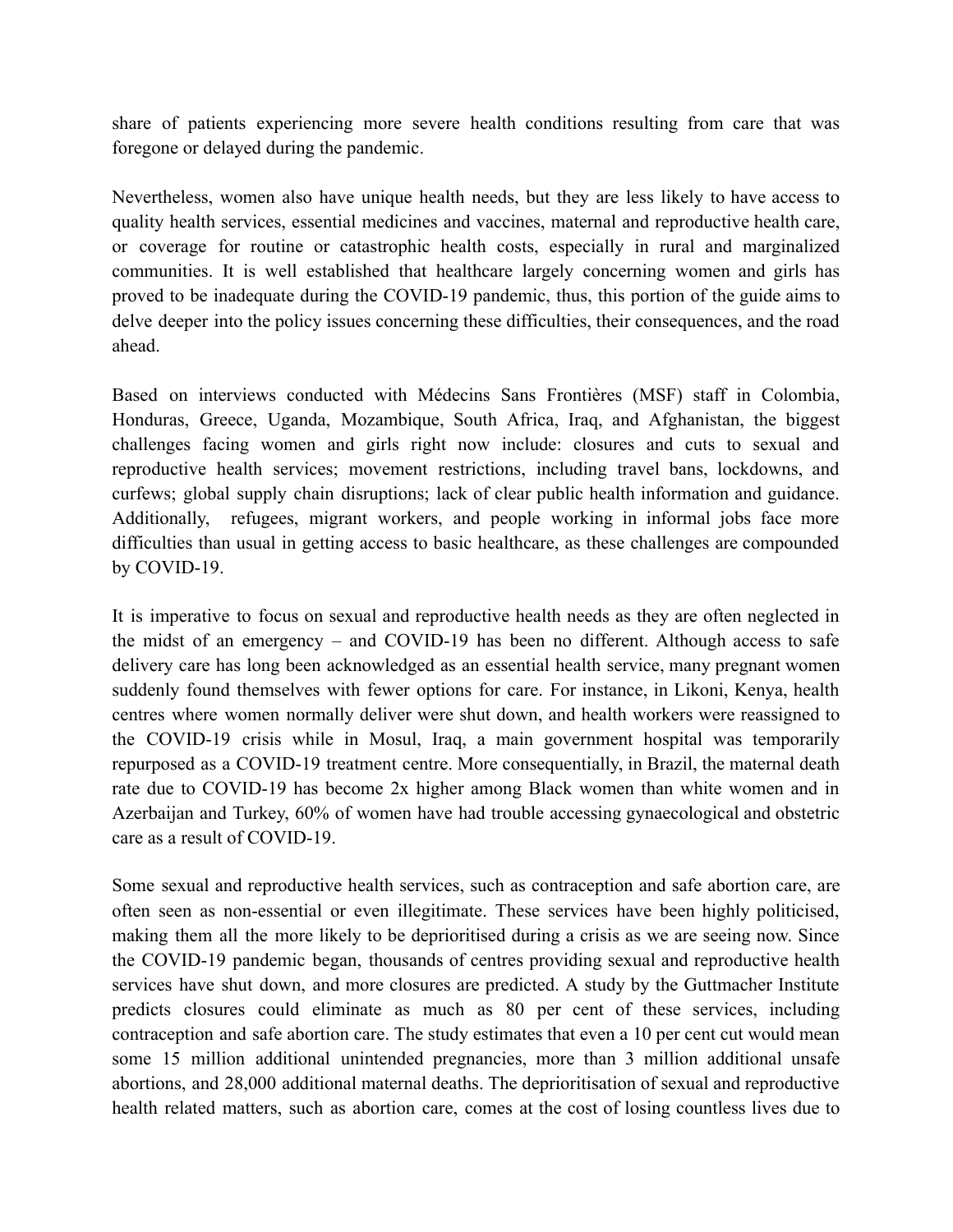policy issues and laws surrounding them, as well as the effects that the pandemic has had on transportation and accessibility of healthcare.

The provision of sexual and reproductive health services, including maternal health care and gender-based violence related services, are central to the health, rights and well-being of women and girls. The diversion of attention and critical resources away from these provisions has resulted in exacerbated maternal mortality and morbidity, increased rates of adolescent pregnancies, HIV and sexually transmitted diseases. In Latin America and the Caribbean it is estimated that an additional 18 million women will lose regular access to modern contraceptives, given the current context of COVID-19 pandemics.

Another important key group to consider is women as healthcare workers. COVID-19 continues to exacerbate existing inequalities and place a disproportionate burden on women, including in health-care settings. Women health workers are faced with increased workloads, a gender pay gap, shortages of personal protective equipment that fits them, and harassment and violence as they respond to the pandemic on the frontlines. Although women make up 70% of the health workforce, they hold only 25% of senior roles. Pandemic lockdowns and restrictions have also disproportionately impacted female workforces, especially those who also have domestic responsibilities and caregiving duties, affecting most of the services that helped them find a work-life balance, overloading them more than ever.

The daily emotional and mental pressures have been documented, showing a higher prevalence rate of anxiety, depression and suicide in female frontline workers. Ensuring the mental health and well-being of the healthcare workforce globally, especially women healthcare workers , is an ongoing challenge that, much like other gender inequalities, has been accentuated by the novel coronavirus (COVID-19) pandemic. Already at high risk of experiencing symptoms of stress, burnout, and depression, women are now also facing the psychosocial impacts of the COVID-19 pandemic. Physicians' use of mental health services is low, especially among females, as evidenced by the fact that nearly 50% of women physicians surveyed who believed they met criteria for a mental illness reported not seeking mental health treatment. Previous research has suggested that women healthcare workers frequently cite a lack of time, concerns related to confidentiality and stigma, and fear of professional consequences, including effects on licensure status, as barriers to engaging with mental health services.

Although access to healthcare has been cited as a right granted to women by the power vested in several declarations and conventions, there has been an inadequate focus on it by policy makers, as evidenced by global policy deprioritization of women's health during the pandemic. To neutralise the impact of the pandemic and improve women's social status in a post-COVID world, it is necessary for decision makers to invest in gender sensitive reporting of data correlating to healthcare. Furthermore, it is the need of the hour for the UN and national governments to tackle policy challenges surrounding rural, refugee and migrant women's access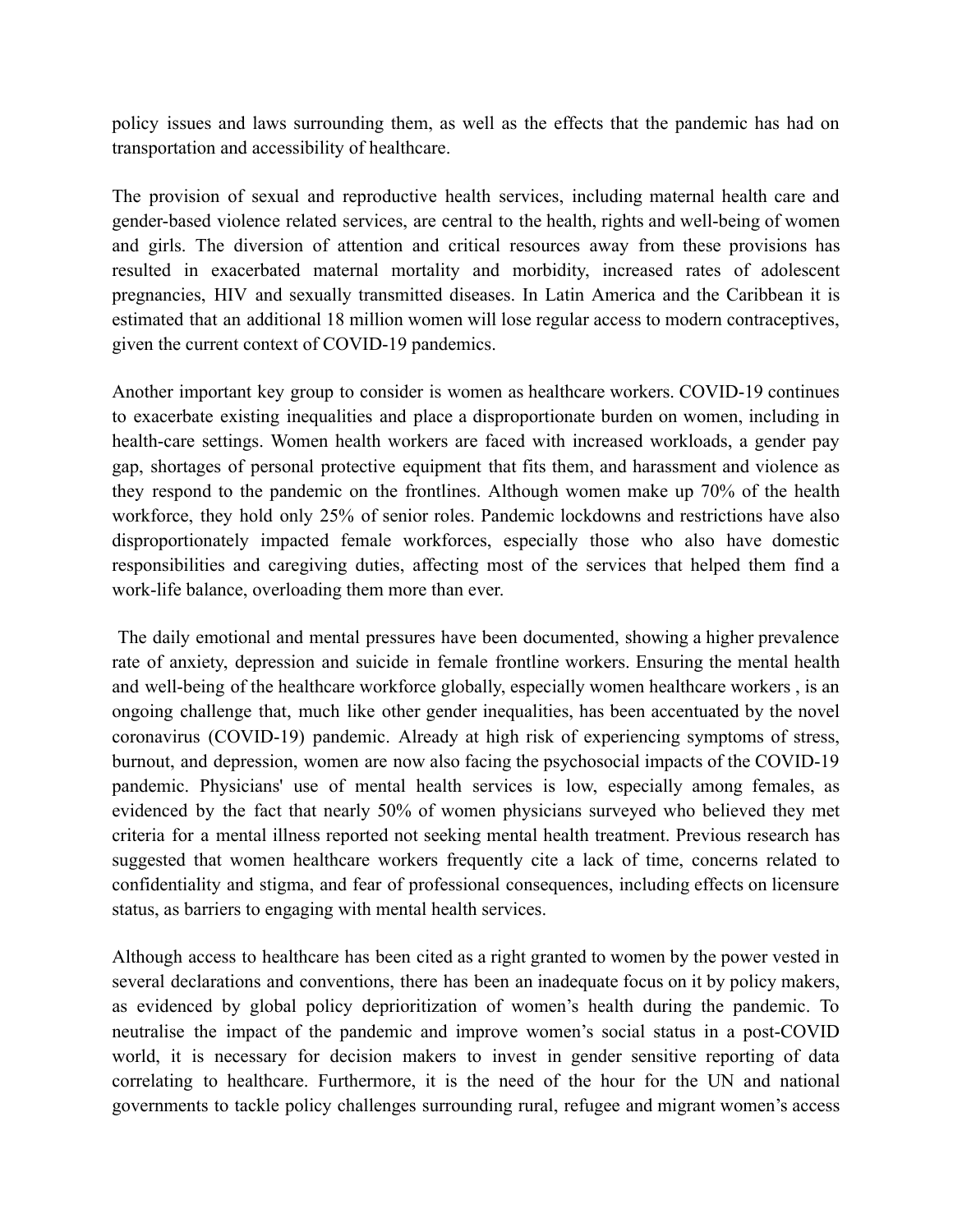to healthcare; accessibility of sexual and reproductive healthcare; women's inability to access preventive care; women healthcare workers' professional and mental well-being so as to ensure progressive steps towards reversing the damage of the pandemic and improving the status of women in the society.

**Resources**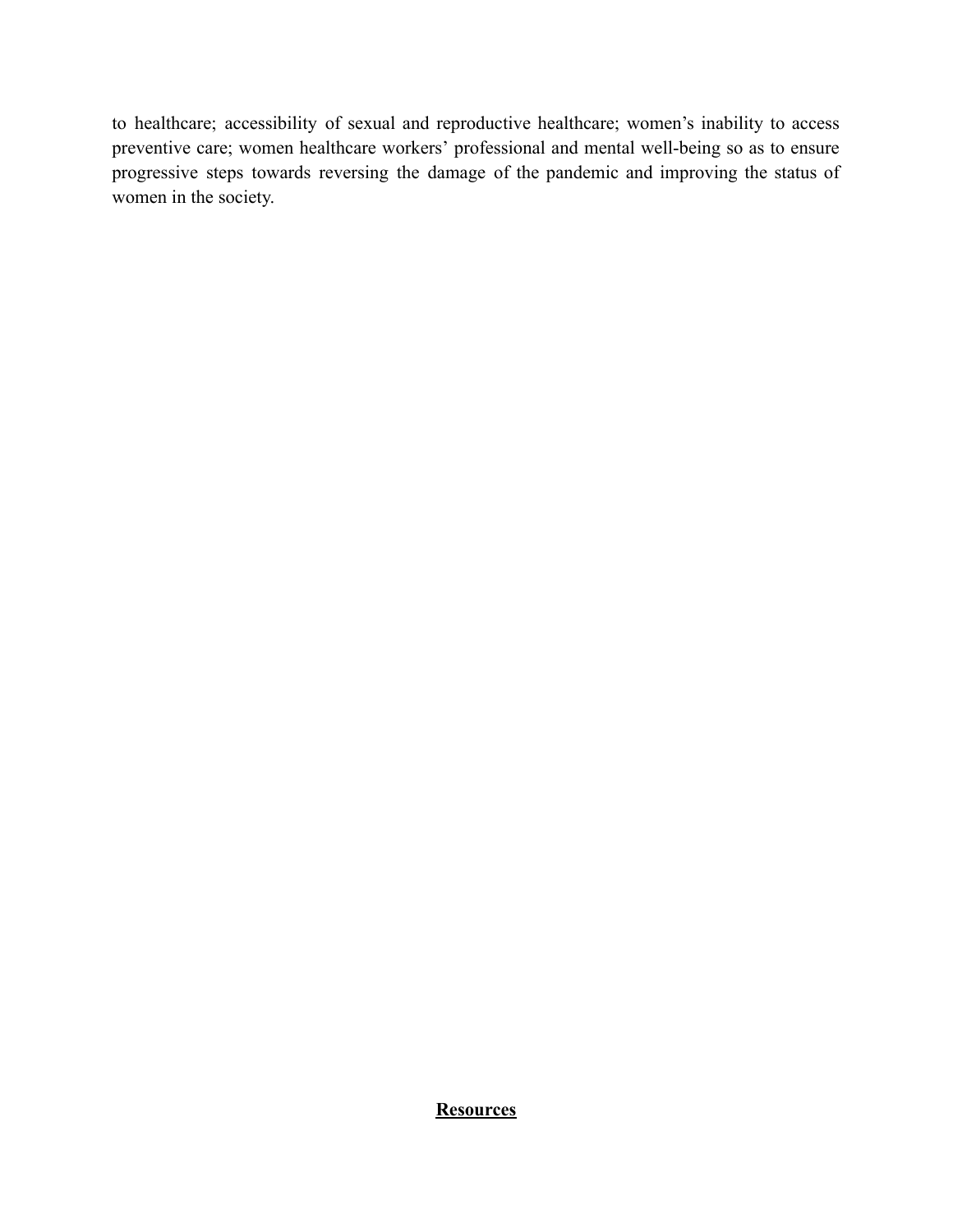#### **Gendered violence sources:**

[https://www.unwomen.org/en/news/in-focus/in-focus-gender-equality-in-covid-19-response/viole](https://www.unwomen.org/en/news/in-focus/in-focus-gender-equality-in-covid-19-response/violence-against-women-during-covid-19) [nce-against-women-during-covid-19](https://www.unwomen.org/en/news/in-focus/in-focus-gender-equality-in-covid-19-response/violence-against-women-during-covid-19)

[https://www.oxfamindia.org/blog/locked-down-domestic-violence-reporting-india-during-covid-](https://www.oxfamindia.org/blog/locked-down-domestic-violence-reporting-india-during-covid-19)[19](https://www.oxfamindia.org/blog/locked-down-domestic-violence-reporting-india-during-covid-19)

[https://www.unwomen.org/en/digital-library/publications/2020/04/issue-brief-covid-19-and-endi](https://www.unwomen.org/en/digital-library/publications/2020/04/issue-brief-covid-19-and-ending-violence-against-women-and-girls) [ng-violence-against-women-and-girls](https://www.unwomen.org/en/digital-library/publications/2020/04/issue-brief-covid-19-and-ending-violence-against-women-and-girls)

<https://www.un-ilibrary.org/content/papers/27084191>

<https://journals.sagepub.com/doi/10.1177/08912432211001305>

[http://www.emro.who.int/violence-injuries-disabilities/violence-news/levels-of-domestic-violenc](http://www.emro.who.int/violence-injuries-disabilities/violence-news/levels-of-domestic-violence-increase-as-covid-19-pandemic-escalates.html) [e-increase-as-covid-19-pandemic-escalates.html](http://www.emro.who.int/violence-injuries-disabilities/violence-news/levels-of-domestic-violence-increase-as-covid-19-pandemic-escalates.html)

# **Economic impacts sources:**

[https://interactive.unwomen.org/multimedia/explainer/covid19/en/index.html?gclid=Cj0KCQjw0](https://interactive.unwomen.org/multimedia/explainer/covid19/en/index.html?gclid=Cj0KCQjw0emHBhC1ARIsAL1QGNcU1ijAbYz9IUqwfacZcQQmduhL9S5Ey2KNB0-3XvcxZVGq1_3gMp0aAn2hEALw_wcB) [emHBhC1ARIsAL1QGNcU1ijAbYz9IUqwfacZcQQmduhL9S5Ey2KNB0-3XvcxZVGq1\\_3gM](https://interactive.unwomen.org/multimedia/explainer/covid19/en/index.html?gclid=Cj0KCQjw0emHBhC1ARIsAL1QGNcU1ijAbYz9IUqwfacZcQQmduhL9S5Ey2KNB0-3XvcxZVGq1_3gMp0aAn2hEALw_wcB) [p0aAn2hEALw\\_wcB](https://interactive.unwomen.org/multimedia/explainer/covid19/en/index.html?gclid=Cj0KCQjw0emHBhC1ARIsAL1QGNcU1ijAbYz9IUqwfacZcQQmduhL9S5Ey2KNB0-3XvcxZVGq1_3gMp0aAn2hEALw_wcB)

[https://data.unwomen.org/resources/surveys-show-covid-19-has-gendered-effects-asia-and-pacifi](https://data.unwomen.org/resources/surveys-show-covid-19-has-gendered-effects-asia-and-pacific) [c](https://data.unwomen.org/resources/surveys-show-covid-19-has-gendered-effects-asia-and-pacific)

[https://www.unwomen.org/en/digital-library/publications/2021/03/policy-brief-covid-19-and-fisc](https://www.unwomen.org/en/digital-library/publications/2021/03/policy-brief-covid-19-and-fiscal-policy) [al-policy](https://www.unwomen.org/en/digital-library/publications/2021/03/policy-brief-covid-19-and-fiscal-policy)

[https://www.unwomen.org/en/digital-library/publications/2020/09/gender-equality-in-the-wake-o](https://www.unwomen.org/en/digital-library/publications/2020/09/gender-equality-in-the-wake-of-covid-19) [f-covid-19](https://www.unwomen.org/en/digital-library/publications/2020/09/gender-equality-in-the-wake-of-covid-19)

<https://www.bls.gov/news.release/pdf/empsit.pdf>

[https://worldbankgroup.webex.com/recordingservice/sites/worldbankgroup/recording/8d81acdb7](https://worldbankgroup.webex.com/recordingservice/sites/worldbankgroup/recording/8d81acdb70dc4732b4cc549a7ee158ee/playback) [0dc4732b4cc549a7ee158ee/playback](https://worldbankgroup.webex.com/recordingservice/sites/worldbankgroup/recording/8d81acdb70dc4732b4cc549a7ee158ee/playback)

[https://www.brookings.edu/essay/why-has-covid-19-been-especially-harmful-for-working-wome](https://www.brookings.edu/essay/why-has-covid-19-been-especially-harmful-for-working-women/) [n/](https://www.brookings.edu/essay/why-has-covid-19-been-especially-harmful-for-working-women/)